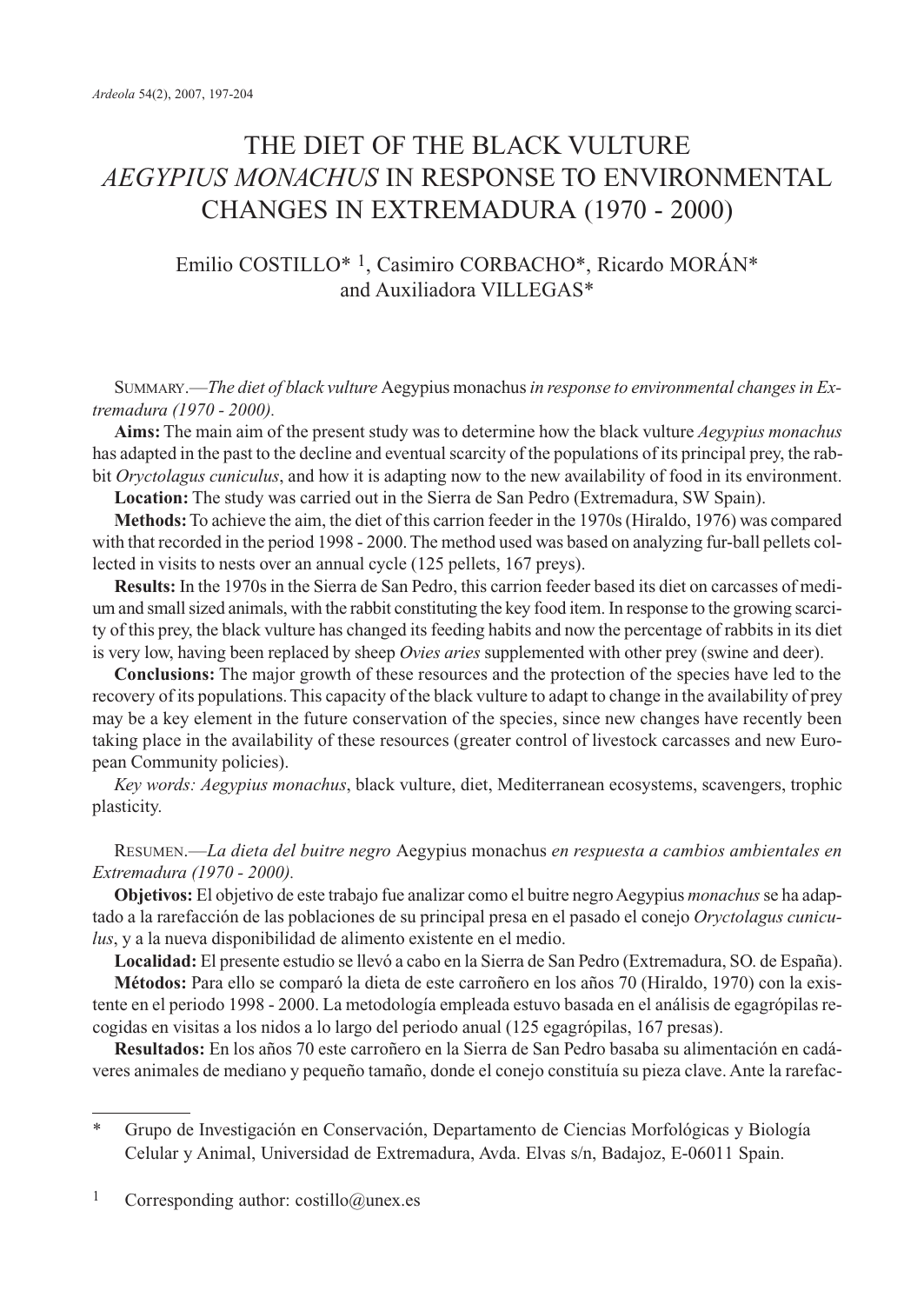ción de esta presa el buitre negro ha cambiado su dieta, siendo actualmente muy bajo el porcentaje de conejos en la misma. Este carroñero basa su alimentación en la oveja *Ovies aries*, que complementan con otras presas (Suidos y Cérvidos).

**Conclusiones:** El fuerte crecimiento de estos recursos y la protección de la especie han propiciado la recuperación de sus poblaciones. Esta capacidad del buitre negro para adaptarse a cambios en la disponibilidad de presas puede llegar a ser un elemento clave para la conservación futura de la especie pues recientemente se están produciendo nuevos cambios en la disponibilidad de estos recursos (mayor control en los cadáveres ganaderos y nuevas políticas comunitarias).

*Palabras claves: Aegypius monachus*, buitre negro, dieta, ecosistemas mediterráneos, carroñeros, plasticidad trófica.

### **INTRODUCTION**

The black vulture *Aegypius monachus* extends throughout the Palearctic, with the populations in the Iberian Peninsula being the largest of the western half (Cramp and Simmons, 1980; Del Hoyo *et al.*, 1994). It is a species of great interest for conservation, both at a worldwide level (Collar *et al.*, 1994) and in Europe (Tucker and Heath, 1994) and Spain (Madroño *et al.*, 2004). In this context, the Extremadura populations have a fundamental role to play since they are the largest of the Iberian Peninsula and are among those that have undergone greatest growth (Sánchez, 1998; Costillo *et al.*, 2001). In Extremadura, the Sierra de San Pedro colony is one of the largest known colonies of the species (248 pairs; Costillo *et al.*, 2001). Hence, knowledge of the basic aspects of this population's ecology, including diet, is of evident importance for the conservation of the species.

Therefore, the data on the black vulture's feeding habits indicate a diet that varies greatly between locations, both worldwide (Cramp and Simmons, 1980; Del Hoyo *et al.*, 1994), and in the Iberian Peninsula (Valverde, 1966; Garzón, 1973; Hiraldo, 1976; Guzmán and Jiménez, 1998; Moleón *et al.*, 2001; Grefa, 2004). The diet is fundamentally based on carcasses of small and medium sized animals, with the rabbit *Oryctolagus cuniculus* being a key item in all colonies except in the Sierra de Guadarrama (Grefa, 2004). The Extremadu-

ra populations in particular seem also to follow this general pattern, with the published studies showing the importance of the rabbit in their diet (Garzón, 1973; Hiraldo, 1976). These studies of the Extremadura colonies were carried out in the 1970s. Since then, there have been notable changes in Mediterranean ecosystems. Two changes have been of especial importance for raptor communities: (1) The decline of rabbit populations has been implicated as a cause of the regression of many species (Madroño *et al.*, 2004); (2) there have also been both qualitative and quantitative transformations in domestic livestock production and big game species (Arroyo *et al.*, 1990).

The current availability of food is therefore presumably very different from what it was some decades ago. These food resources are presently being again subjected to new changes. On the one hand, there is an ever stricter control of livestock carcasses due to new outbreaks of livestock and human diseases. And on the other, livestock raising will undergo changes as part of the new reform of the Common Agricultural Policy (CAP).

The main aim of the present study was to determine how the black vulture has adapted in the past to the decline and eventual scarcity of the populations of its principal prey, the rabbit, and how it is adapting now to the new availability of food in its environment. To achive this aim, the diet of this carrion feeder in the 1970s was compared with that recorded in the period 1998-2000.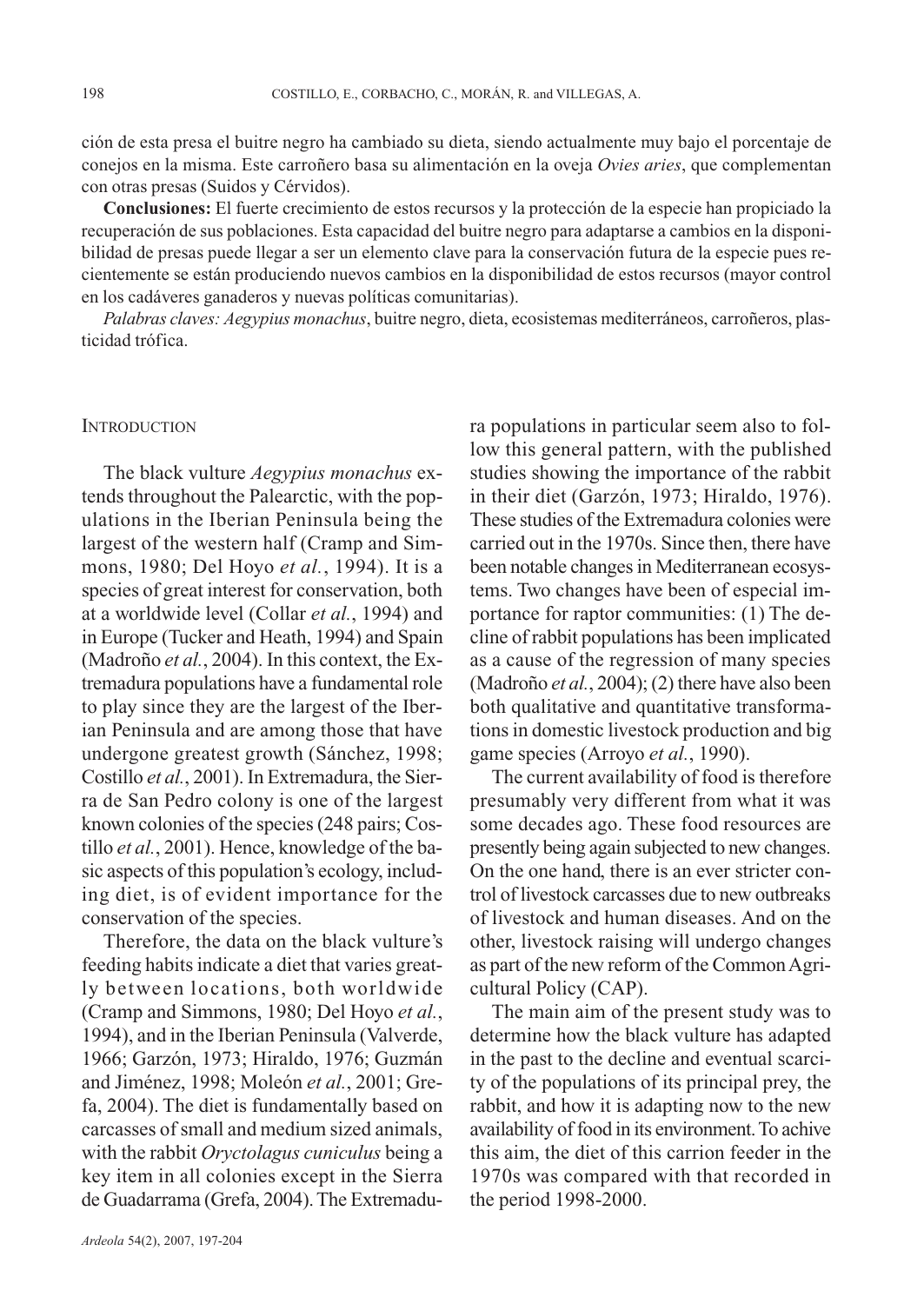#### MATERIAL AND METHODS

The study was carried out in the Sierra de San Pedro (Extremadura, Spain), located in the western half of the Iberian Peninsula. For a more detailed description, see Morán *et al.* (2006).

The method used was based on analyzing fur-ball pellets collected in visits to nests over an annual cycle of the years 1998-2000, and was the same as that used in other studies on the species (Hiraldo, 1976). To identify the hairs in the pellets, identification keys were used (Teerink, 1991) and a specifically constructed reference collections. To determine the number of prey items per pellet, a conservative criterion was applied (minimum number of prey) in the sense that the presence of a prey species in the pellet was interpreted as meaning that the vulture had eaten once from one individual of that species (Hiraldo, 1976). Prey species that were difficult to distinguish from the hairs because of their phylogenetic proximity were classified into higher taxonomic categories. This was the case for swine - wild boar *Sus scrofa* and domestic pigs *Sus domesticus* - which were classified together under their common family "Suidae", and for the lagomorphs -rabbit and Iberian hare *Lepus granatensis* - which were classified together under their family "Leporidae" in the order Lagomorpha. When it was impossible to reliably determine to which mammal species hair belonged, it was classified under "Unidentified mammals".

The data presented are: (i) the total number of fur-balls, (2) number of prey and their species, (3) an index of the trophic diversity of the diet, and (4) a dominance index for the most abundant prey. The diversity index used was that of Shannon, and the dominance index that of Berger-Parker (Mangurran, 1988).

To study how the species' diet has adapted to the changes in Mediterranean ecosystems, the data which Hiraldo (1976) presented as corresponding to a colony of the Province of Badajoz in the area of Sierra de San Pedro was chosen. In this way, differences could be attributed to temporal changes rather than geographical variability.

 $A \gamma^2$  test was used to analyze the differences in the composition of the diet between periods and between the frequencies of presence of the different categories of prey considered (Zar, 1989). For this comparison, it was necessary to group together certain different prey classes (Zar, 1989). In particular, equids, carnivores, unidentified mammals, and birds were binned together into a category of Other Prey, and, because of their similarity in many aspects, sheep *Ovies aries* and the domestic goat *Capra hircus* were binned into a category of Caprinae. A Hutcheson test was used to analyze the differences in dietary diversity (Mangurran, 1988).

#### **RESULTS**

Table 1 presents the data for the current composition of the diet of the black vulture in the Sierra de San Pedro. Nowadays, sheep constituted the basic component of the diet (58.07 %). Swine (domestic pig and wild boar) were the second most abundant group of prey in the diet (15.57 %), but with considerably less importance. Also important was the presence of deer (14.37 %). The rest of the preys were of minor importance. In particular, lagomorphs (rabbit and Iberian hare) were of very little importance in the vultures'diet at the present time  $(3.60\%).$ 

In the 1970s, Hiraldo (1976) analyzed the diet of different colonies in the Iberian Peninsula, finding that the rabbit was a basic prey in all of them. In the Sierra de San Pedro, this lagomorph was the most frequently consumed species, and predominated in the diet together with medium sized ungulates (Table 1). Of these, the domestic goat was present to a greater degree than sheep (Table 1).

The comparative analysis showed that the diet of the black vulture has undergone notable changes in the Sierra de San Pedro over the last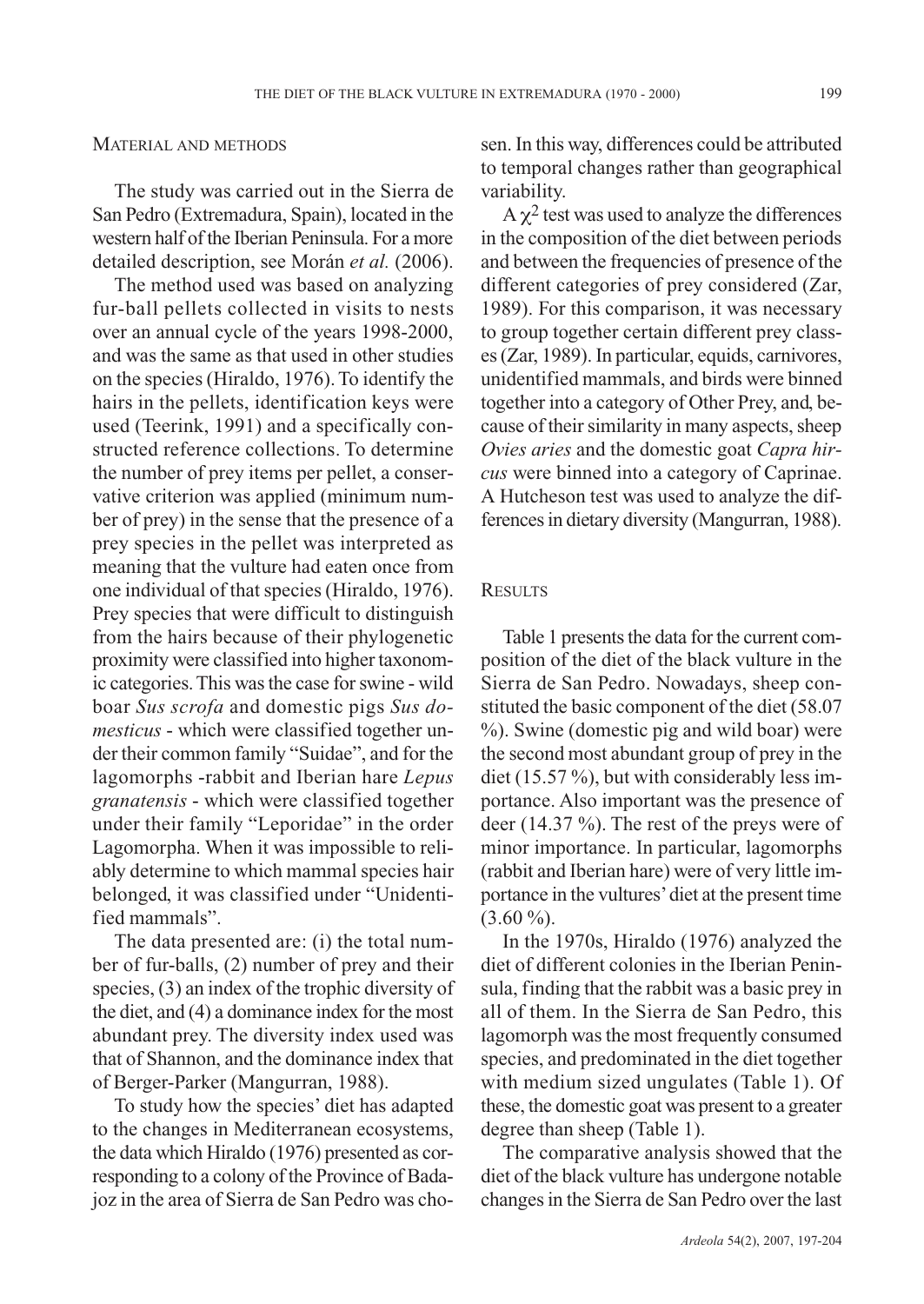## TABLE 1

Frequencies of presence (%) of the different prey classes in the back vlture diet in the colony of Sierra de San Pedro in the 1970s (Hiraldo, 1976) and 2000s (ns: not significant; \* *P* < 0.001).

*[Frecuencia de presencia (%) de los distintos tipos de presas en la dieta del buitre negro de la colonia de la sierra de San Pedro en la década de los años 1970 (Hiraldo, 1976) y 2000 (ns: no significativo; \** P *< 0.001).]*

|                              | 1970    | 2000  | $\chi^2$ <sub>2</sub> |
|------------------------------|---------|-------|-----------------------|
| F. Suidae (swine)            | 4.55    | 15.57 | $3.10$ ns             |
| Subfam. Caprinae             | 45.45   | 58.07 | $1.80$ ns             |
| Ovis aries                   | 6.82    | 58.07 |                       |
| Capra hircus                 | 38.64   | 0.0   |                       |
| F. Leporidae (lagomorphs)    | 40.91   | 3.60  | $45.96*$              |
| Other prey                   | 9.09    | 22.77 | $3.00$ ns             |
| F. Cervidae (deer)           | 0.0     | 14.37 |                       |
| F. Equidae (equids)          | 4.55    | 0.0   |                       |
| Orden Carnívora (carnivores) | 2.27    | 0.60  |                       |
| Unidentified mammals         | 0.0     | 7.20  |                       |
| <b>Birds</b>                 | 2.27    | 0.60  |                       |
| $N^{\circ}$ of prey          | 44      | 167   |                       |
| $N^{\circ}$ of pellets       | unknown | 125   |                       |
| Diversity $(H')$             | 1.18    | 1.22  |                       |
| Dominance                    | 45.46   | 58.07 |                       |

decades  $(\chi^2$ <sub>3</sub> = 51.68; *P* < 0.001), basically because of the decline in importance of the rabbit as prey (Table 1).

No statistically significant differences were observed for the other prey categories (Table 1). In particular, sheep and goats together (*Caprinae*) formed a very important part of the diet of this colony, being the principal prey category both in the past and present. However, whereas in the past the domestic goat was in the majority, today it is sheep. While the difference in Other Prey did not reach statistical significance, it must be borne in mind that this category included the least frequently represented classes of prey in both periods, and one can observe changes in the frequency of presence of these species (Table 1). Deer *Cervus elaphus*, for instance, were not present in the 1970s, whereas now they represent one of the

study. The diversity of the diet in the past was similar to that of today, with no significant differences being found between the two periods (Table 1). **DISCUSSION** 

> The diet of the black vulture has evolved in Extremadura in response to the change in the availability of prey that has been occurred over the last few decades. At present, in Extremadura the species feeds mainly on carcasses of small and medium sized animals, with

> most notable elements in the diet of the Sierra de San Pedro colony. Equids, on the contrary, were present in the 1970s, even though in small numbers within the dietary spectrum, while they were never detected in the present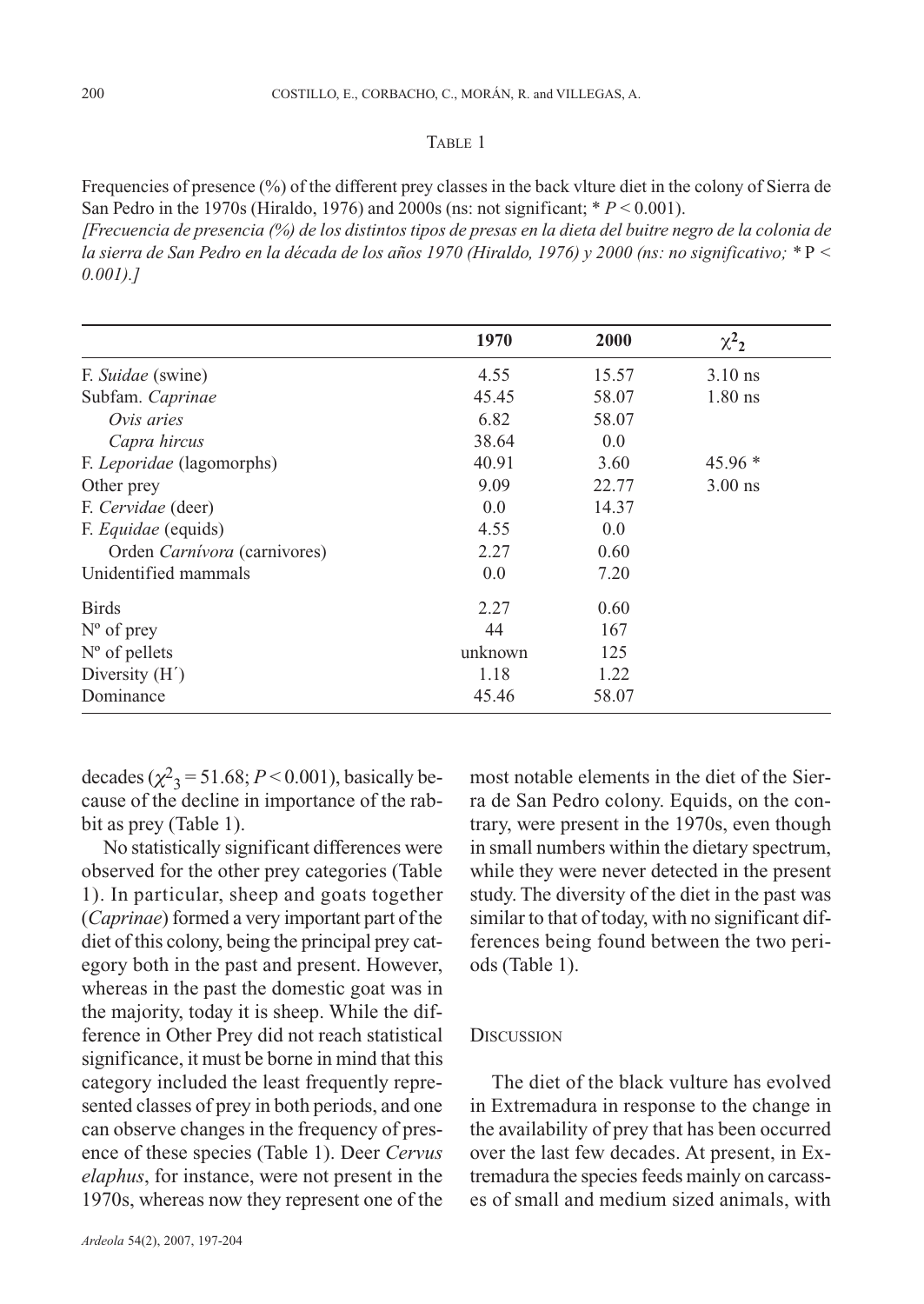sheep forming the basis of its diet not only in Sierra de San Pedro but also in other Extremadura colonies (Sierra de Gata, Granadilla, Ibores, and Cíjara; Costillo, 2005). In the 1970s, however, rabbits were its key food item in the Extremadura region (Garzón, 1973; Hiraldo, 1976). The principal difference between the two dietary patterns is this high percentage of rabbits in their diet in the past. Rabbits predominated to such an extent in the 1970s that their presence in the diet correlated negatively with the dietary diversity index: a correlation analysis of the different studies of the time (Garzón, 1973; Hiraldo, 1976) showed that a high frequency of presence of lagomorphs in the diet of the different colonies was associated with a low value of the diversity index  $(r_s = -0.90; P < 0.05; n = 5)$ . No such situation was found with the rest of the prey classes. At the present time in Extremadura, this negative correlation is observed with sheep. There also exists a strong negative correlation between the percentage of sheep in the diet in the different subcolonies of Extremadura and the diversity of their diet (Costillo, 2005). Such a correlation indicates that, of all the prey categories considered, the correlated category is selected actively (Schoener, 1971) in the sense that, when this prey becomes scarce, there is an increase in the number of classes of prey consumed (Herrera, 1974). Today, this situation with respect to rabbits is still the case in areas where the rabbit maintains abundant populations. In those areas, the rabbit continues to form an important percentage of the diet of the black vulture (Guzmán and Jiménez, 1998; Moleón *et al.*, 2001).

In extensive zones of the Iberian Peninsula, however, rabbit populations have undergone a drastic decline due mainly to diseases such as myxomatosis and viral hæmorrhagic pneumonia (Sumption and Flowerdew, 1985; Villafuerte *et al.*, 1995). These zones include a great part of Extremadura and the surroundings of the Region's colonies of black vulture (Junta de Extremadura, 1992). Even though these outbreaks of epidemics in the rabbit can favour certain carrion feeders, such as the black kite *Milvus migrans* (Viñuela and Veiga, 1992), they have been one of the causes of the decline in the populations of many Iberian predators Madroño *et al.*, 2004).

Faced with a lack of prey, raptors may follow different strategies: remain in the zone without breeding (Southern, 1970; Korpimäki *et al.*, 1990), change their diet (Anderson and Erlinge, 1977; Steenhof and Kochert, 1988), or adjust their breeding strategies (Bortolotti *et al.*, 1991; Viñuela and Veiga, 1992; Steenhof *et al.*, 1997). Thus, the decline of the rabbit populations in the Iberian Peninsula has led to major changes in the breeding success and diet of many other raptors (Donázar, 1990; González, 1991; Fernández, 1993; Serrano, 1998). For the black vulture in Extremadura, there seems to have been no negative impact on breeding success. The breeding parameters of these colonies are considered normal within the range found in the biology of the species (Costillo, 2005), and furthermore these are some of the populations whose numbers have undergone the greatest growth (Sánchez, 1998; Costillo *et al.*, 2001).

Thus, in response to the rabbit becoming scarce, the black vulture in Extremadura has modified its diet. This is not only a case of the bird changing its feeding habits to concentrate on other resources that already formed a part of its diet, but is also because the availability of these resources has increased from the 1970s to the present.

In this sense, sheep raising in Spain, contrary to the decline in the populations of rabbit, has undergone major growth following the crisis that it went through in the 1970s and 1980s (MAPA, 2002). The census has gone from 17 million head in 1970 to almost 25 million in 2000, with Extremadura (4.5 million) being the Region with the greatest number of head in the country (MAPA, 2002). In addition, the current CAP maintains a system of livestock subsidies per head, which, according to the MAPA's censuses, has led to the aging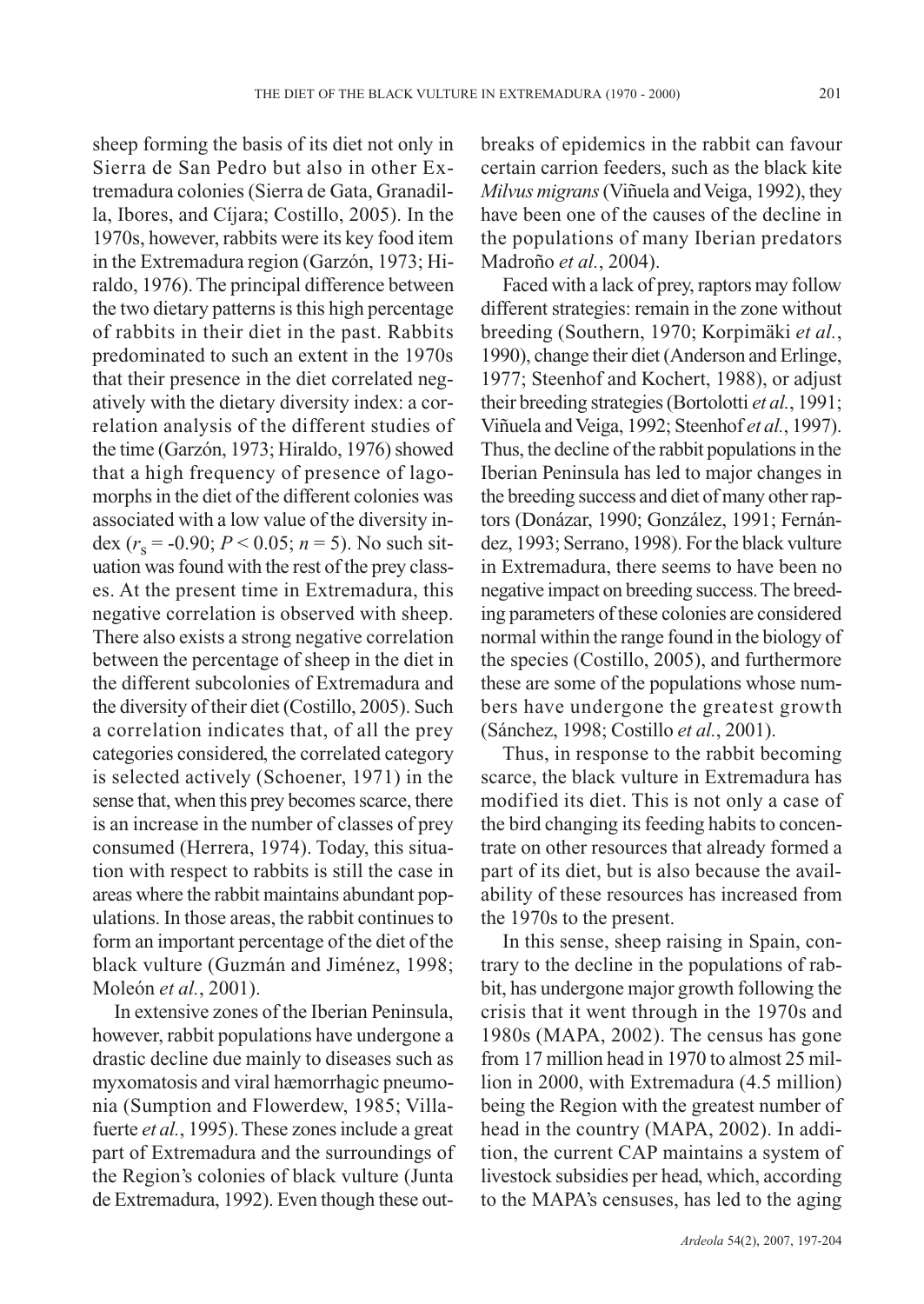of the flocks (Álvarez, 2002). This may mean that there are more carcasses available for vultures, since the ever fewer old individuals are being removed from the flocks.

Likewise, the red deer *Cervus elaphus* today constitutes an important item in the black vulture's diet (Table 1), but, in the 1970s, Hiraldo (1976) did not cite it in the species' diet in any of the colonies that were studied, and Garzón (1973) found it to be only very occasionally present (2.10 %) in the diet of other Extremadura colonies. In the Iberian Peninsula, red deer populations have undergone major growth (Braza *et al.*, 1989; Soriguer *et al.*, 1994). This species is also very abundant in the Sierra de San Pedro, where it is the object of an intense and growing hunting sector. This activity normally involves active management of the species including fencing, resulting in a marked increase in the densities of these populations (Carranza, 1999). High densities and fencing of the populations have meant a decline in health and genetic quality, with the result of higher mortality rates (Ballou and Ralls, 1982; León, 1991; Carranza, 1999). Hunting activities increase the availability of deer carcasses for the black vulture in these areas.

The numbers of swine, another important item in the current diet of the vulture, have also increased in the area. From the 1970s until the present, the pig sector has undergone a major growth (MAPA, 2002). Similarly, wild boar have increased in numbers in the Iberian Peninsula, paralleling the case of deer (Sáez-Royuela and Tellería, 1986; León, 1991), since boar are also the object of a major hunting sector in the Sierra de San Pedro.

The present study has thus shown that the black vulture has been capable of changing its diet in response to the abrupt fall in the populations of its basic prey (the rabbit) and feeding on other resources whose availability has been increasing. Thus, the growth in extensive livestock production and especially in game management today provides more food resources than in the 1970s. These two reasons - a change

in diet and greater availability of those prey may have contributed to the species'strong population increases in Extremadura, so that, in spite of the crash in the populations of its basic prey, it has been able to benefit from growing social awareness and the protection of the species.

This capacity of the black vulture to adapt to prey availability changes may become a key element for its future conservation. Although there is a greater availability of food thanks to extensive livestock farming (De Juana and De Juana, 1984; Arroyo *et al.*, 1990), if there continues to be increasing control of livestock carcasses, the result may be a reduction in these resources for the species. Such a new situation that seems to be foreseeable in the not too distant future may have different effects on each colony according to the local availability of alternative prey. Hence, vultures need to be considered as part of a suite of veterinary strategies, permitting livestock farmers in zones around vulture colonies to dispose of the carcasses of their livestock appropriately whenever this represents no danger to the health of the area's livestock overall. Special care needs to be taken in areas where the species depends to a large degree on livestock.

ACKNOWLEDGEMENTS.—The data used were collected under the financial sponsorship of the Project LIFE-Nature 97/250 (Gestión de ZEPA en Extremadura. Recuperación y conservación del Buitre Negro y del Águila Perdicera, subproject Biología y Plan de Manejo del Buitre Negro en Extremadura) of the General Directorate for the Environment, Board of Agriculture and the Environment, Junta of Extremadura. Our special acknowledgements to Juan Manuel Sánchez Guzmán who directed the project and made valuable suggestions that helped us to improve this study. We thank Manuel Flores Cid de Rivera and Francisco Acedo Balsera very much for assistance throughout the research. We would particularly like to express our gratitude to the professionals of the Environmental Ranger Service and to the private individuals who allowed us access to their estates.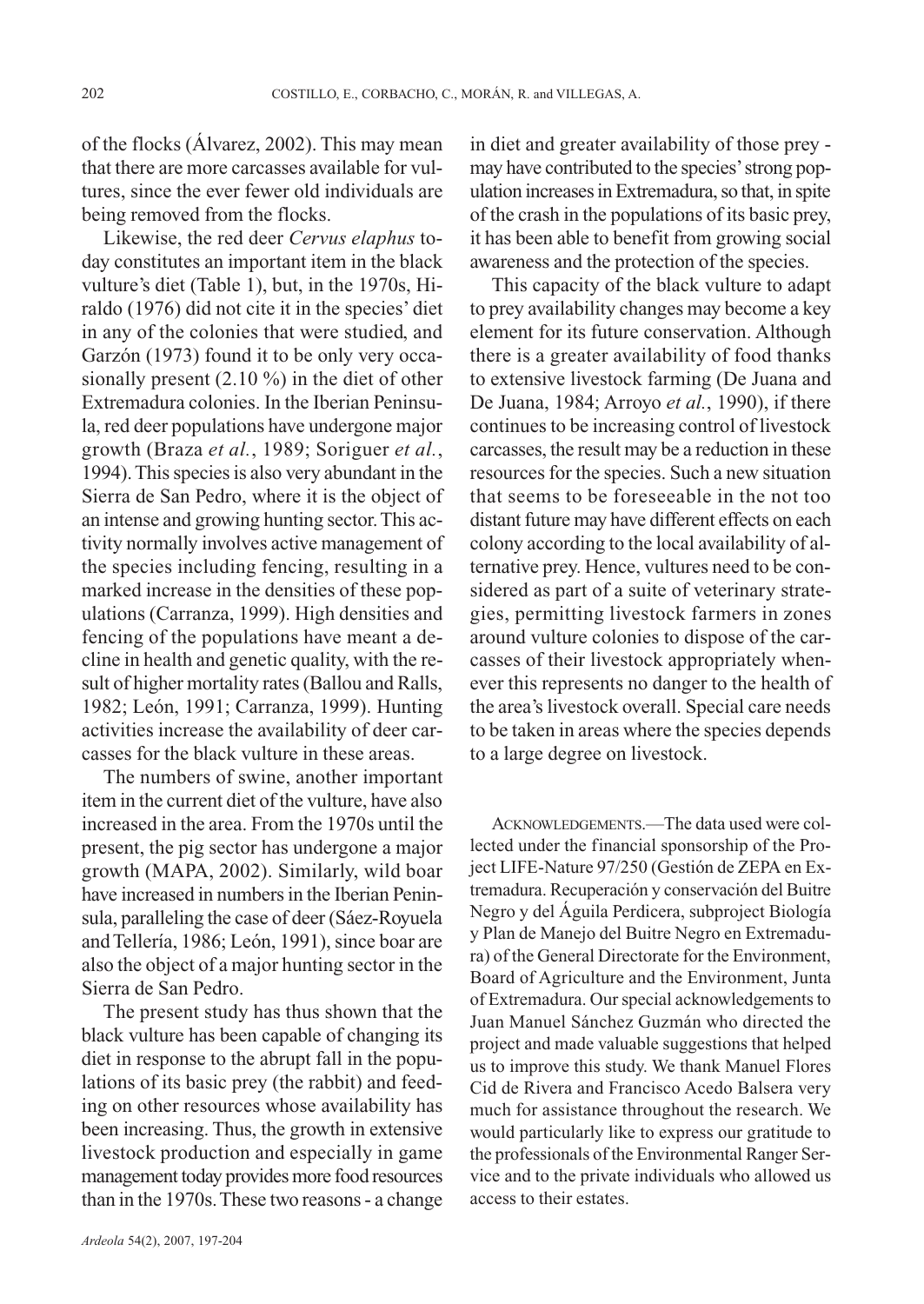**BIBLIOGRAPHY** 

- ÁLVAREZ, J.M. 2002. Producción de ovino: buscar la rentabilidad. *De sol a sol*, 23: 39-42.
- ANDERSSON, M. and ERLINGE S. 1977. Influence of predation on rodent populations. *Oikos*, 29: 591-597.
- ARROYO, B., FERREIRO E. and GARZA, V. 1990. *II Censo nacional de Buitre Leonado (*Gyps fulvus*). Población, distribución, demografía y conservación*. Colección técnica ICONA. Madrid.
- BALLOU, J and RALLS, K. 1982. Inbreeding and juvenile mortality in small populations of ungulates: a detailed analysis. *Biological Conservation*, 24: 239-272.
- BORTOLOTTI, G. R., WIEBE, K. L. and IKO, W. M. 1991. Cannibalism of nestling American Kestrels by their parents and siblings*. Canadian Journal of Zoology*, 69: 1447-1453.
- BRAZA, F, VARELA, I, SAN JOSÉ, C. and CASES, V. 1989. Distribución del corzo, el gamo y el ciervo en España. *Quercus*, 42: 4-11.
- CARRANZA, J. 1999. Aplicaciones de la Etología al manejo de las poblaciones de ciervo en el suroeste de la Península Ibérica: producción y conservación. *Etología*, 7: 5-18.
- COLLAR, N. J., CROSBY, M. S. and STATTERSFIELD, A. J. 1994*. Bird to Watch 2: The World List of Threatened Birds*. Birdlife Conservation Series nº 4. Bird Life International. Cambridge.
- COSTILLO, E. 2005. *Biología y Conservación de las poblaciones de Buitre Negro (*Aegypius monachus*) en Extremadura*. PhD thesis. Universidad de Extremadura, Spain.
- COSTILLO, E., MORÁN, R., LAGOA, G., CORBACHO, P. and VILLEGAS,A. 2001. Núcleos reproductores y evolución de las poblaciones de Buitre Negro (*Aegypius monachus*) en Extremadura. *Congreso Internacional "Gestión de ZEPAs en Extremadura: Águila Perdicera y Buitre Negro"*. Cáceres.
- CRAMP, S. and SIMMONS, K. E. L. 1980*. Handbook of the Birds of the Western Palaearctic. Vol. 2*. Oxford University Press. Oxford.
- DE JUANA, E. and DE JUANA, F. 1984. Cabaña ganadera y distribución y abundancia de los Buitres común (*Gyps fulvus*) y negro (*Aegypius monachus*) en España. *Rapinyaires mediterranis,* (II): 32-45.
- DEL HOYO, J., ELLIOT, A. and SARGATAL, J. 1994. *Handbook of the Birds of the World. Vol. 2. New World Vultures to Guineafowl*. Lynx Editions, Barcelona.
- DONÁZAR, J. A. 1990. Geographic variation in clutch and brood size of the Eagle Owl *Bubo bubo* in the Western Palearctic. *Journal für Ornithologie*, 131: 439-443.
- FERNÁNDEZ, C. 1993. Effect of the viral haemorrhagic pneumonia of the wild rabbit on the diet and breeding success of the golden eagle *Aquila chrysaetos*(L.). *Revue d`Ecologie (Terre Vie)*, 48: 323-329.
- GARZÓN, J. 1973. Contribución al estudio del status, alimentación y protección de las Falconiformes en España central. *Ardeola*, 19: 280-330.
- GONZÁLEZ, L. M. 1991. *Historia natural del Águila imperial ibérica (*Aquila adalberti *Brehm, 1861)*. Colección Técnica ICONA. Madrid.
- GREFA. 2004. El Buitre Negro. *International Symposium on the Black Vulture* Aegypius monachus. Córdoba, Spain.
- GUZMÁN,J. and JIMÉNEZ,J. 1998. Alimentación del Buitre Negro *Aegypius monachus* durante los periodos reproductor y postreproductor en el Parque Nacional de Cabañeros. In, R. D. Chancelor., B.-U. Meyburg and J. J. Ferrero (eds): *Holarctic Birds of Prey,* pp 215-221. ADENEX-WWGBP, Badajoz.
- HERRERA, C. M. 1974. Trophic diversity of the Barn Owl *Tyto alba* in continental Western Europe owls. *Ornis Scandinavica*, 5: 181-191.
- HIRALDO, F. 1976. Diet of the Black Vulture (*Aegypius monachus*) in the Iberian Peninsula. *Doñana, Acta Vertebrata*, 3: 19-31.
- JUNTA DE EXTREMADURA. 1992. *Plan de Ordenación Cinegética de Extremadura*. Unpublished report.
- KORPIMÄKI, E., HUHTALA, K. and SULKAVA, R. 1990. Does the year-to-year variation in the diet of Eagle and Ural Owls support the alternative prey hypothesis? *Oikos*, 58: 47-54.
- LEÓN, L. 1991. Principales enfermedades contagiosas en especies cinegéticas. In, IFEBA (eds): *Manual de ordenación y gestión cinegética 1,* pp 105- 134. Badajoz.
- MADROÑO, A, GONZÁLEZ, C. and ATIENZA, J. C. 2004. *Libro Rojo de las Aves de España*. Ministerio de Medio Ambiente y SEO/Birdlife. Madrid.